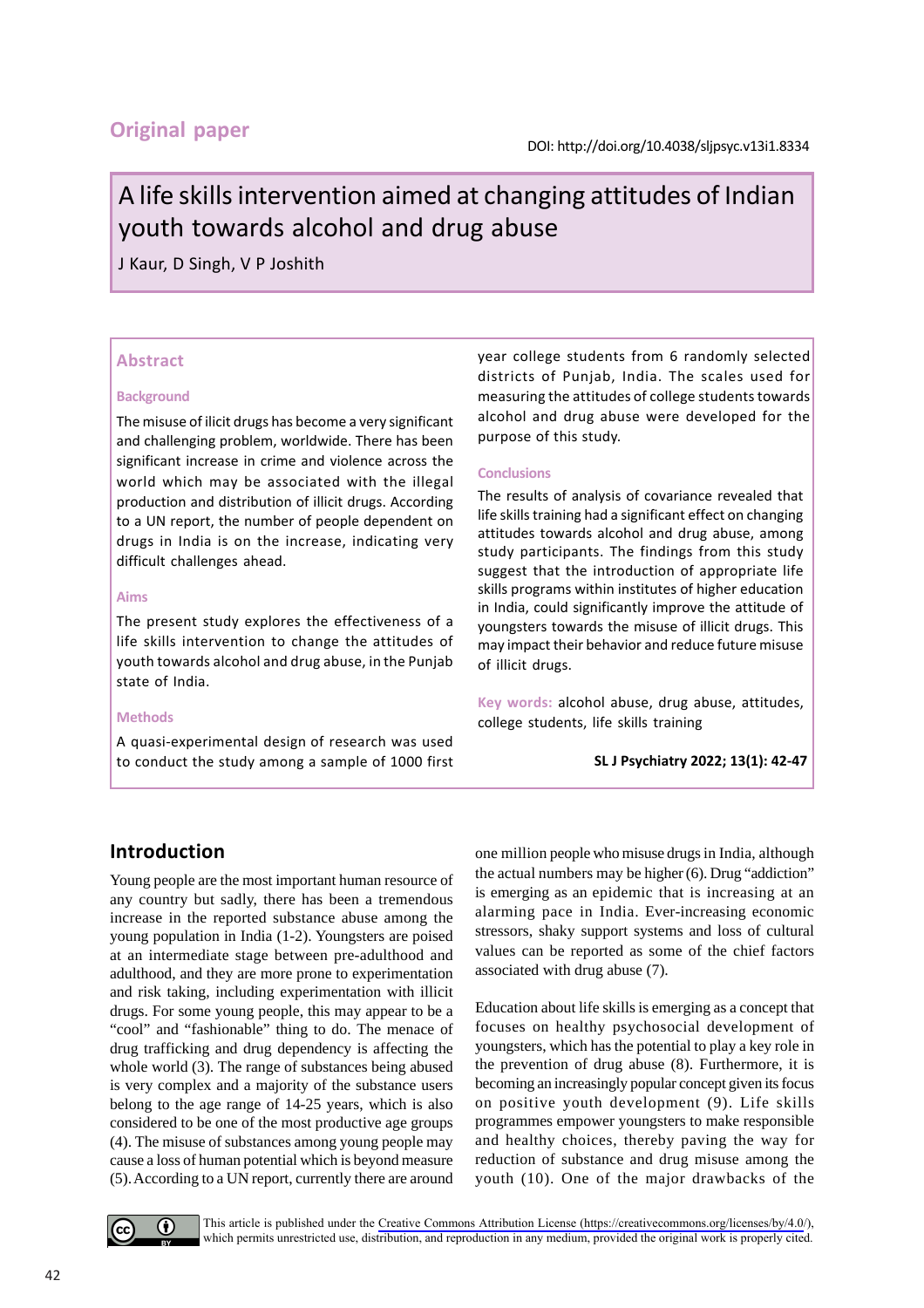contemporary education system in India is overemphasis on academic work and grades. However young people also need psychosocial skills to translate their knowledge to behavior, enabling them to make healthy life choices and responsible decisions. Life skills focus on developing the psychosocial competence among youth by empowering them to take control over their actions (11). These include aspects such as the ability to develop social networks, developing relationships, building self-confidence, dealing with peer pressure, problem-solving skills, coping with emotions and stress. According to the World Health Organization, life skills may enable the youth to handle various modern issues in a mature and responsible manner resulting in improved ability to handle peer pressure by accepting themselves in a better way (11). Life skills enhance adaptive and appropriate behaviors that enable individuals to deal effectively with the demands and challenges of everyday life (12). At the core of life skills education are aspects such as "communicating effectively, developing selfconfidence, identifying realistic goals, coping with stress, making rational decisions, managing anxiety and dealing with social situations in an assertive manner". These skills may be considered essential as they will help young people in tackling various problems and issues during the course of their psychosocial development. Therefore, much emphasis has been given to life skills education during recent decades (13).

A number of recent studies indicate that life skills programs bring about positive changes in individuals by empowering them with psychosocial skills that help them cope better in high risk situations (14-15). These programs may also help in improving quality of life by focusing on the individual's happiness and psychological well-being (16-17). In a similar vein, effectiveness of life skills intervention for prevention of substance abuse has also being reported (18-19). A number of studies have reported on the effectiveness of life skills training in minimizing drug abuse at a global level, but we could not find any such published studies done in the Indian context (18-19). Given the limited evidence from India, we designed a life skills intervention program aimed at preventing alcohol and drug abuse by changing the attitudes of Indian youth towards the misuse of alcohol and drugs.

# **Methods**

The present study was conducted through a quasiexperimental design to investigate the effect of life skills training on attitudes towards alcohol and drug abuse among Indian youth.

#### **Procedure and study participants**

The study population was first year college students aged 19-21 years, pursuing general degree courses in different government and private colleges affiliated with

the Punjabi University, Patiala. This is a premier academic institution of Punjab that caters to the educational needs of the Malwa belt of Punjab, and has 274 affiliated colleges spread across nine districts of Punjab. The Malwa belt of Punjab is a rural and educationally backward area where there is a prevalence of alcohol and drug abuse in many households (20). The list of degree colleges affiliated to Punjabi University, Patiala was sought from the Dean (College Development Council), Punjabi University, Patiala (21). Out of the 274 colleges affiliated with the Punjabi University, Patiala, ten colleges were randomly selected. A total sample of 1000 college students was selected using the multistage random sampling technique, for inclusion in the study. The sample size for the study was determined by considering the level of significance to be 0.01 and the margin of error is 5% as per the table 4.3 (22). From each college, a random sample of 100 first year college students were selected for the experimental or control group from among first year class students, giving due representation to gender and stream of study. The experimental and control group from each college comprised of 50 first year students. In each selected college, prior to the intervention, all students in the experimental and control group were matched based on intelligence, using the Standard Progressive Matrices (23).

Ethical approval for the study was obtained from the Department of Education, Punjabi University and permission was sought from the relevant authorities and the college principals prior to conducting the study. Ethical Principles and the Code of Conduct as laid down by the American Psychological Association was followed to protect the integrity and confidentiality of participants, at every stage of the present study (24).

#### **Outcomes of interest and tools used**

We developed the following research tools for the present study:

**1. Attitude towards Alcohol Usage Scale**: This scale has 30-items and the respondents were asked to indicate his / her response to each statement on a 5-point Likert scale, ranging from "strongly disagree to strongly agree". The scoring for positive statements was "1, 2, 3, 4 and 5" corresponding to "strongly disagree, disagree, neither agree/ neither disagree, agree and strongly agree", respectively. Reverse scoring was done for the negative items of the scale. The test-retest reliability of the Punjabi version of the Attitude towards Alcohol Abuse Scale was 0.79.

**2. Attitudes towards Drug Abuse Scale**: This scale contains 32-items to be responded on a 5-point Likert type scale, ranging from "strongly disagree" to "strongly agree". The scoring for positive statements was "1, 2, 3, 4 and 5", corresponding to "strongly disagree, disagree, neither agree/ neither disagree, agree and strongly agree",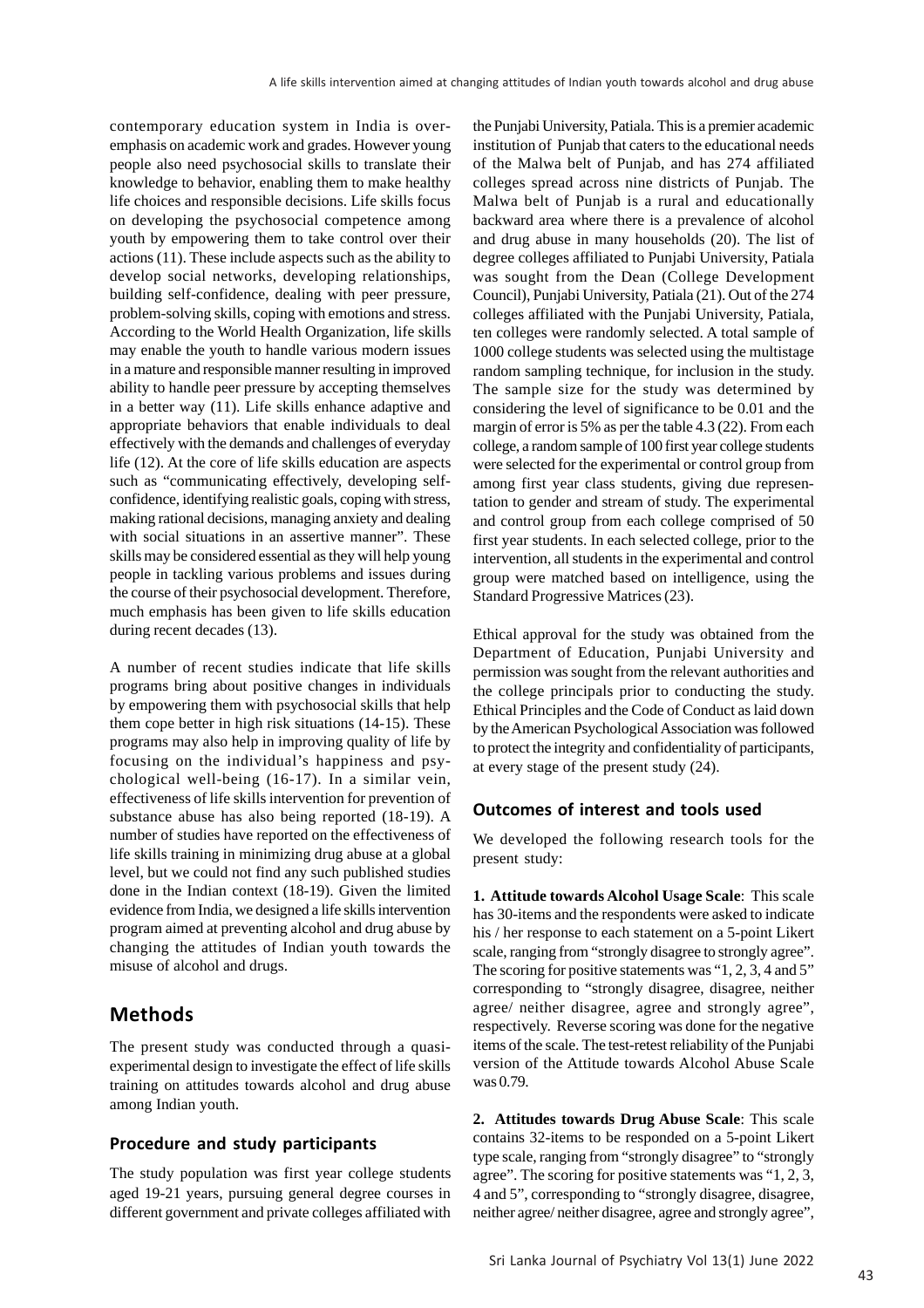respectively. For negative items, reverse scoring was done. The test-retest reliability for the Punjabi version of this scale was found to be 0.78.

#### **Development of a life skills training module**

The life skills training module designed by the researchers for the present study, was an activity-based program aimed for college students, keeping in view the objectives of the study, and the number and nature of currently available life skills training modules. The life skills activities were selected from standardized life skills manuals, with three activities being selected corresponding to ten core life skills as per the World Health Organization (WHO) – namely self-awareness, effective communication, interpersonal relationship, decisionmaking, problem-solving, creative thinking, critical thinking, empathy, coping with emotions and coping with stress (11). The module was evaluated by a group of ten experts from the disciplines of education and psychology, for content validation. These experts assessed the relevance of the selected activities, and content validity of the life skills training module, and modifications were made as per the suggestions of these experts.

#### **Procedure**

The study was conducted in three phases:

- a. **Pre-experimental testing (prior to delivery of life skills intervention)**: The pre-testing was done regarding student attitudes towards drug and alcohol abuse, using the tools as described above.
- b. **Delivery of the life skills training**: The life skills training program was conducted with first year college students within the college premises. The life skills training program was executed for one hour daily, for 40 days, in each college. For each life skill, sessions were activity-based and participatory. The life skills training sessions were carried out with the college students in their respective classes. The major techniques used to impart this life skills training were

role play, group activities, lectures demonstrations, and group discussions.

c. **Post-experimental testing (after delivery of life skills intervention)**: These assessments were conducted after the completion of the life skills training program. The above described scales were used to ascertain the attitudes of college students towards alcohol and drug abuse.

Pre and post-experimental assessments were conducted with the college students who received the life skills training, as well as with the control group of students, in the same manner. The students in the control group did not receive any intervention. However, they were given general awareness with regard to health, environment and socio-economic aspects of society.

## **Analysis**

Analysis of covariance (ANCOVA) was used to explore effect of the life skills training on attitude of youth towards alcohol and drug abuse, keeping pre-test scores as covariate.

# **Results**

The experimental group consisted of 502 students (mean age 20.1 years, 302 females) and the control group included 498 students (mean age 20.5 years, 238 females). The mean scores for pre and post-test attitudes towards alcohol and drug abuse, among participants in the experimental and control groups are shown in Table 1.

The mean scores for pre and post-test attitudes towards alcohol and drug abuse, among participants in the experimental and control groups are shown in Table 1. A summary of analysis of covariance, indicating the main effect of the life skills intervention on attitudes of participant students towards alcohol and drug abuse is shown in Table 2. The F-values for the main effect of the life skills intervention on mean attitude scores, with regard

| the experimental and control group |           |                    |       |           |               |       |           |
|------------------------------------|-----------|--------------------|-------|-----------|---------------|-------|-----------|
| Variable                           | Stage     | Experimental Group |       |           | Control Group |       |           |
|                                    |           | N                  | Mean  | <b>SD</b> | N             | Mean  | <b>SD</b> |
| Attitude towards                   | Pre-test  | 502                | 57.83 | 4.14      | 498           | 57.55 | 3.97      |
| Alcohol Use                        | Post-test | 502                | 54.72 | 3.97      | 498           | 56.84 | 4.47      |
| Attitude towards                   | Pre-test  | 502                | 76.58 | 3.12      | 498           | 76.96 | 3.04      |
| Drug Abuse                         | Post-test | 502                | 73.21 | 3.29      | 498           | 75.88 | 3.54      |

# Table 1. Mean scores for pre and post-test attitudes towards alcohol and drug abuse among participants in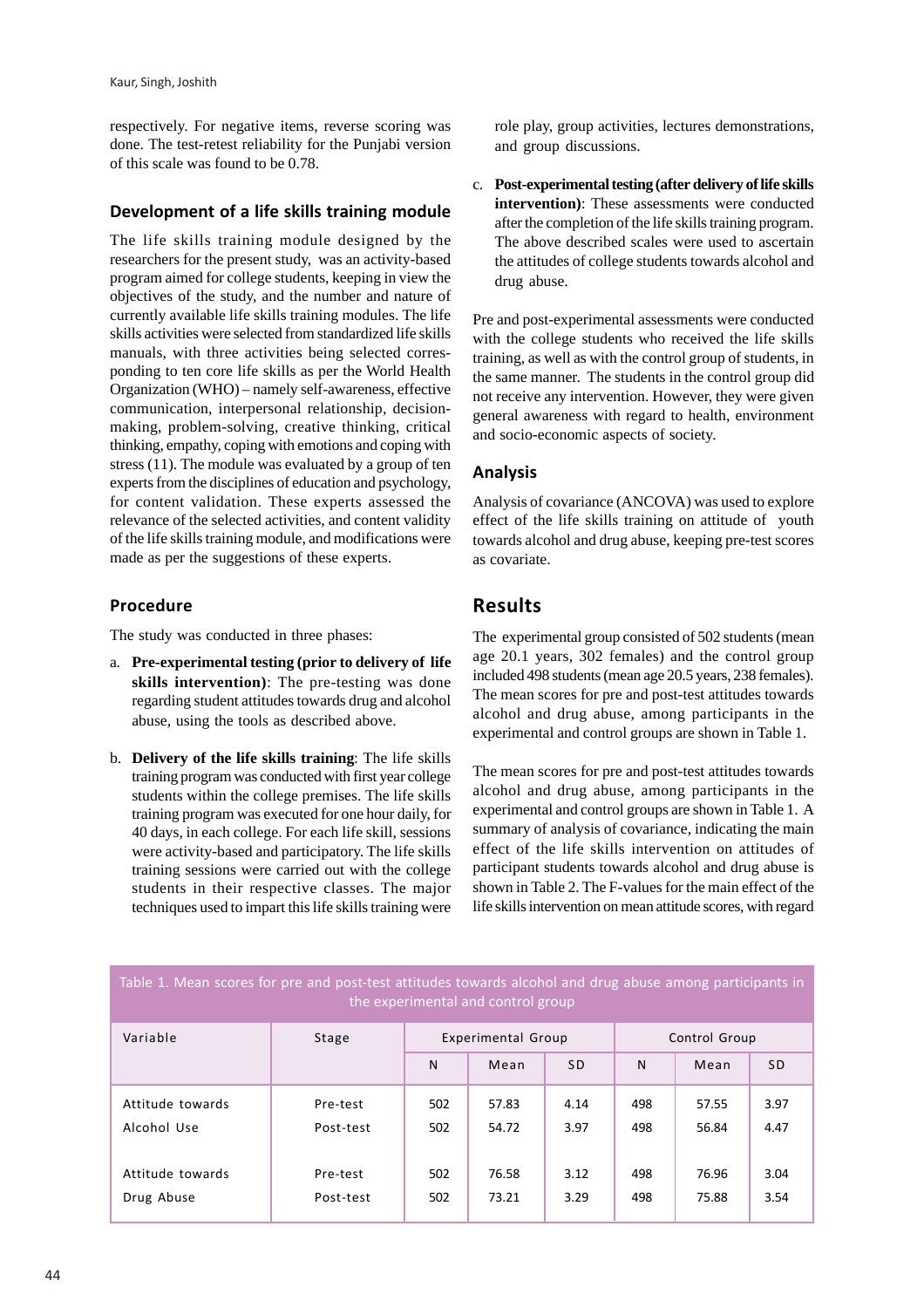| Table 2. Summary of analysis of covariance - attitudes towards alcohol abuse among study<br>participants in the experimental and control groups |           |          |              |           |          |  |  |
|-------------------------------------------------------------------------------------------------------------------------------------------------|-----------|----------|--------------|-----------|----------|--|--|
| Variable                                                                                                                                        | Source    | SS       | df           | <b>MS</b> | F-value  |  |  |
| Attitude towards                                                                                                                                | Pre-test  | 13929.28 | $\mathbf{1}$ | 13929.28  | 349.77** |  |  |
| Alcohol Use                                                                                                                                     | Treatment | 1418.97  | 1            | 1418.97   | 356.24** |  |  |
|                                                                                                                                                 | Error     | 3971.18  | 997          | 3.983     |          |  |  |
|                                                                                                                                                 | Total     | 19026.47 | 999          |           |          |  |  |
| Attitude towards                                                                                                                                | Pre-test  | 8726.39  | 1            | 8726.39   | 292.40** |  |  |
| Drug Abuse                                                                                                                                      | Treatment | 1326.75  | $\mathbf{1}$ | 1326.75   | 444.59** |  |  |
|                                                                                                                                                 | Error     | 2975.20  | 997          | 2.98      |          |  |  |
|                                                                                                                                                 | Total     | 13481.69 | 999          |           |          |  |  |

\*\*pd≤0.01

to alcohol and drug abuse were 356.24 and 444.59 respectively  $(p \le 01)$  (Table 2). This indicates that the intervention delivered to the experimental group had a significant effect in bringing about a desirable shift in attitudes towards alcohol and drug abuse, among the Indian youth in this study.

Post-hoc analysis was done to explore the significance of the mean differences in the adjusted mean scores of attitudes of participants towards alcohol and drug abuse in the experimental and control groups (Table 3). There was a statistically significant difference between the adjusted mean attitude scores towards alcohol and drug abuse, between the experimental and control group at the post-test stage (p≤0.01) (Table 3). This indicates a significant difference in attitudes towards alcohol and drug abuse, between the experimental and control group of college students in this study, at the post-test stage.

# **Discussion**

Based on the findings of this study, students who received the life skills training showed a significant improvement of attitudes regarding drug and alcohol abuse, compared to the control group of students who did not receive this intervention. This strongly suggests that the life skills training intervention is useful regarding tempering the attitude of youth towards alcohol and drug abuse. These results are in line with several previous studies done in other countries (18-19).

| Table 3. Attitudes towards alcohol and drug abuse - comparison of adjusted mean scores of<br>participants in the experimental and control group |                         |            |                |                |                   |           |  |
|-------------------------------------------------------------------------------------------------------------------------------------------------|-------------------------|------------|----------------|----------------|-------------------|-----------|--|
| Variable                                                                                                                                        | Group                   | N          | Pre-test       | Post-test      | Adjusted<br>Means | t-value   |  |
| Attitude<br>towards                                                                                                                             | Experimental            | 502        | 57.83          | 54.72          | 54.59             |           |  |
| Alcohol use                                                                                                                                     | Control                 | 498        | 57.54          | 56.84          | 56.97             | $9.15**$  |  |
|                                                                                                                                                 | General Means           |            | 57.68          | 55.77          | 55.77             |           |  |
| Attitude towards<br>Drug Abuse                                                                                                                  | Experimental<br>Control | 502<br>498 | 76.58<br>76.96 | 73.21<br>75.88 | 73.42<br>75.70    | $10.85**$ |  |
|                                                                                                                                                 | General Means           |            | 76.75          | 74.53          | 74.55             |           |  |

\*\*pd≤0.01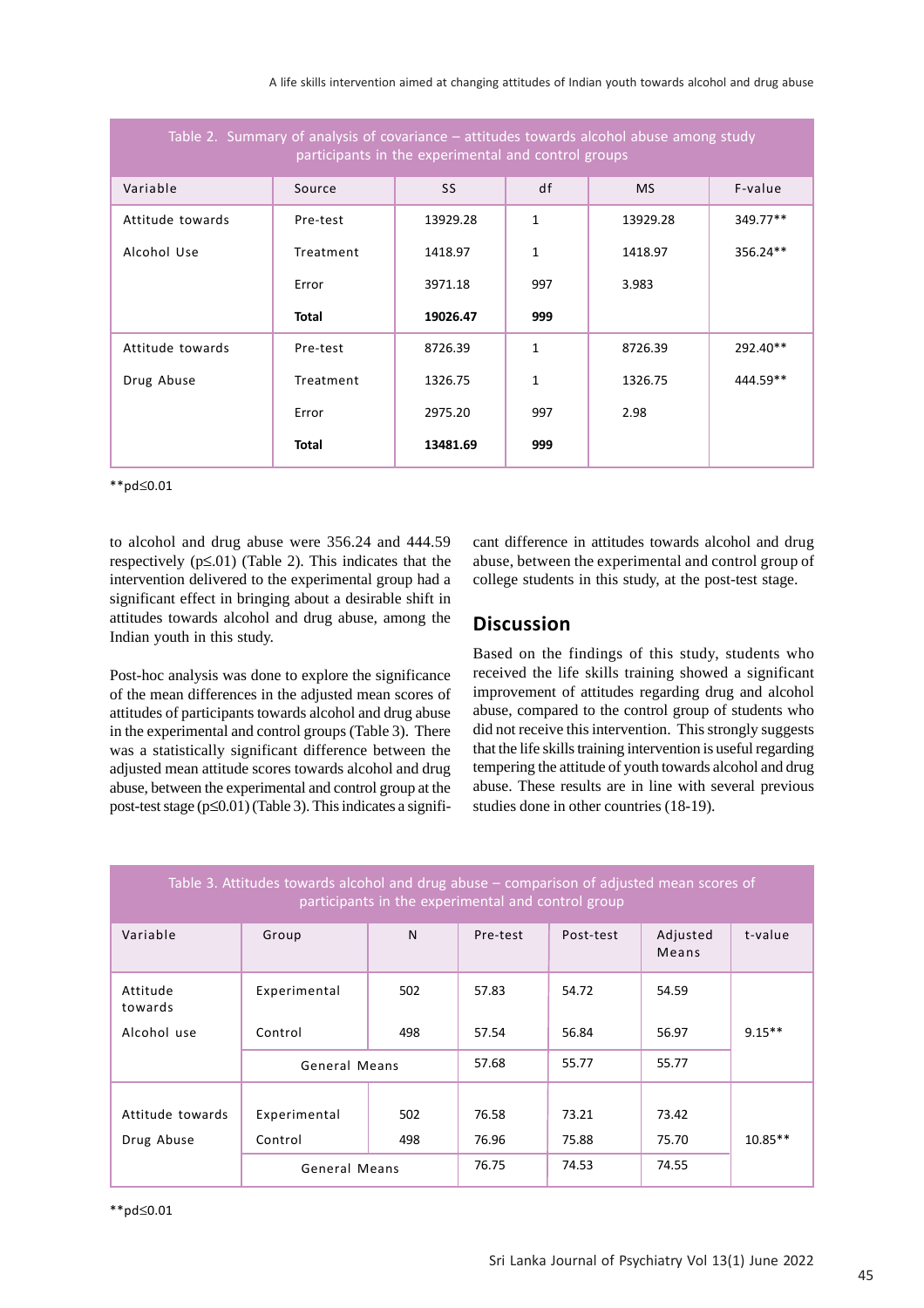The fact that our study was conducted in single state is a limitation, but we made every effort to minimize any bias by using representative sampling techniques. A strength of our study is that we adapted the life skill intervention for use locally in India, prior to implementation, which may have influenced our positive findings.

The need of the hour is to reorient the pedagogy of life skills education. Education should not be limited to cognitive aspects, but should also address affective and other domains. In schools, at present teaching of life skills to students is done in a routine manner, resulting in possible understanding of its content, but without internalizing the true value of these lessons. Thus the approach to teaching of life skills in schools needs to be revised, resources should be made available and innovative teaching methods should be explored. Different types of audio-visual, activity-based and digital resources should be developed by the Department of Education, Government of Punjab, India to give impetus to life skills education, to make it more interesting and interactive for the learners. The internet and mass media may be used as a powerful tool to influence the youth of today and equip them with life skills education and awareness.

# **Conclusions**

The findings of this novel study conducted in India suggests that locally adapted life skills training has the potential to result in significant desired changes in the attitude of college students towards alcohol and drug abuse. Thus, if made part of the college curriculum, it has the potential to help prevent the misuse of alcohol and drugs among college students. Ongoing research should further explore the feasibility and efficacy of such programs at a national level. We suggest that a life skill approach should be incorporated as a compulsory aspect of the curriculum at institutions of higher education, and it may also be integrated into extracurricular study subjects such as scout programmes and health education, to better engage the students.

# **Acknowledgements**

The financial grant provided by University Grants Commission, New Delhi (India) for carrying out this research study is gratefully acknowledged.

# **Statement of contributions**

J K conceptualized the research paper. D S executed the experimental work for the life skills intervention programme in different colleges.V P J carried out the statistical analysis of data and helped in finalizing this manuscript. All authors approved the final manuscript.

**J Kaur, D Singh,** Department of Education and Community Service, Punjabi University, Patiala (PB.), India

**V P Joshith,** School of Education, Central University of Kerala, Kasargod (Kerala), India

**Corresponding author:** J Kaur

**Email:** mahal.jagpreet@gmail.com

http://orcid.org/0000-0003-0426-9448

# **References**

- 1. Ministry of Social Justice and Empowerment. Report of magnitude of substance abuse in India. MoSJ & E, 2019. Available from ttps://socialjustice.nic.in/writereaddata/ Upload File/Magnitude\_Substance\_Use\_India\_ REPORT. pdf
- 2. Pandey V. International Day Against Drug Abuse and Illicit Trafficking, Time to Come Together to Tackle the Menace. Employment News, 2021. Available from http:/ /employmentnews.gov.in/newemp/MoreContent New.aspx?n=SpecialContent&k=178
- 3. United Nations Office on Drugs and Crime. UNODC World Drug Report 2020: Global drug use rising. Vienna: UNODC; 2020. Available from https://www.unodc.org/ unodc/press/releases/2020/June/media-advisory – globallaunch-of-the-2020-world-drug-report.html
- 4. United Nations Office on Drugs and Crime. World Drug Report 2018: Drugs and age. Vienna: UNODC; 2018. Available from https://www.unodc.org/wdr2018/ prelaunch/WDR18\_Booklet\_4\_YOUTH.pdf
- 5. National Drug Control Policy. The national youth antidrug media campaign: Communication strategy statement. Washington, D. C.: US Department of Justice, Office of Justice Programs. Available from https://www.ojp.gov/ pdffiles1/ondcp/171694.pdf
- 6. Magnitude of Substance Use in India. National drug dependence treatment centre (NDDTC). New Delhi: All India Institute of Medical sciences (AIIMS). Available from: http://socialjustice.nic.in/writereadd ata/UploadFile/ Magnitude\_Substance\_Use\_India\_REPORT.pdf.
- 7. Nawi A M, Ismail R, Ibrahim F, Hasan MR, Amit N, Ibrahim N, Shafurdin N S. Risk and protective factors of drug abuse among adolescents: a systematic review. BMC Public Health 2021; 21: 2088. https://doi.org/10.1186/ s12889-021-11906-2.s
- 8. Mosh M, Hassanzade T, Taymoori P. Effect of life skills training on drug abuse preventive behaviors among university students. Int J Prev Med 2014; 5(5): 577-83.
- 9. Murphy-Graham E, Cohen A K. Life skills education for youth in developing countries: What are they and why do they matter? Life skills education for youth? In: De